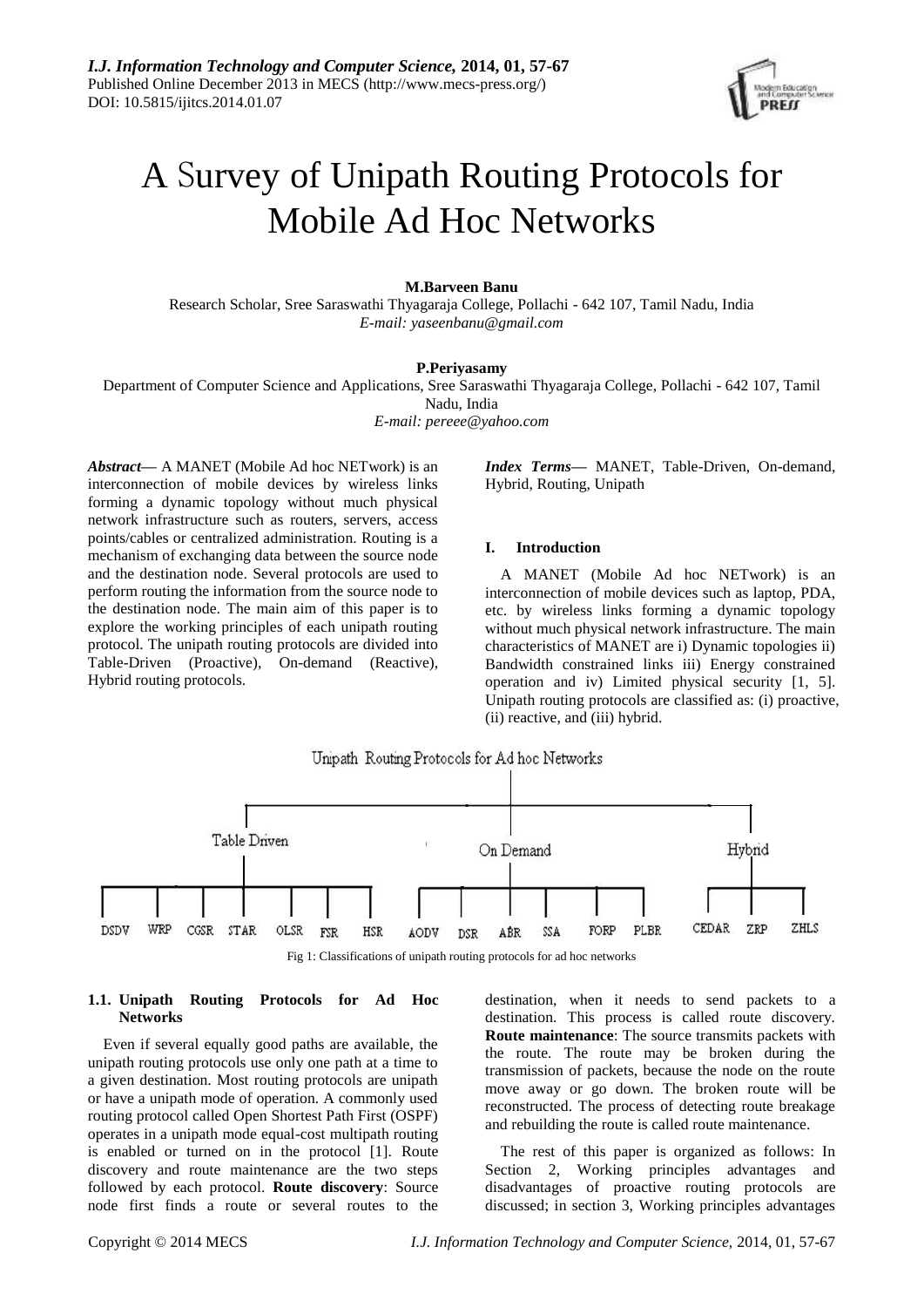and disadvantages of reactive routing protocols illustrated; in section 4, Working principles advantages and disadvantages of hybrid routing protocols are described; and finally in section 5 the conclusion is given.

## **II. Table–Driven (Proactive) Routing Protocols**

Table driven routing protocols are also called proactive routing protocols. Each and every node maintains the global topology information in the form of tables. The details of source, destination and intermediate nodes are consisted in these tables. To maintain consistent and accurate network state information these tables are updated frequently. In a table –driven routing protocol the routes to all destinations readily exist at every node at all times. Some of the examples of table driven routing protocols are DSDV, WRP. Each proactive routing protocol is used in different ways.

# **2.1 Destination Sequenced Distance-Vector Routing Protocol**

## **Working Principles**

Distributed Bellman-Ford algorithm is used in Destination Sequenced Distance Vector (DSDV) Routing Protocol. The main contribution of the algorithm was to solve the Routing Loop problem. In DSDV each node maintains a table that has the shortest distance as well as the first node in the network. Routes to all destinations are readily available at every node at all times [1, 2, 3, 6]. Route discovery and route maintenance processes are used in this protocol. The next hop link of Host A for the required destination is active, and then it uses the conventional DSDV Protocol. The incoming packet is discarded in case if any outgoing link breaks, and there is no capacity in the buffer. Otherwise the packet is buffered. The Host A broadcasts one-hop Route Request packet to its neighbors. If A is not the Next –Hop, the neighbor sends Route Acknowledgement message with its Host ID, the destination, the hop count metric , the last updated time for the destination. The Host A chooses the best neighbor, based on the least number of hops to the destination. Host A selects the host with the latest routing update time when there is more than one node having the same number of hops. The packets are forwarded to the destination.

## **Advantages of DSDV**

1. Less delay is involved in the route setup process because of the availability of routes to all destinations at all times.

2. The existing wired network protocols are adaptable to ad hoc wireless networks because they can be made by the mechanism of incremental updates, by using sequence number tags.

3. To continue an up-to-date view of the network topology at all the nodes the updates are propagated throughout the network.

4. Loop free paths are guarantee in this protocol [4].

5. We can avoid traffic with incremental updates [4].

6. DSDV maintains only the best path so the amount of space in routing table is reduced.

#### **Disadvantages**

1. Heavy control overhead because of the updates due to broken links.

2. A node has to wait for a table update message to obtain information about a particular destination node.

3. It is not suitable for highly dynamic networks.

4. It is difficult to fix a time delay [4].

5. A routing table should be maintained by each and every host in the network for advertising. It consumes more bandwidth [4].

6. DSDV is inefficient due to the requirement of periodic update transmissions [5].

## **2.2 Wireless Routing Protocol**

## **Working Principles**

Wireless Routing Protocol (WRP) differs from DSDV in table maintenance and in the update procedures. A set of tables are used in WRP to maintain more accurate information. A node maintains distance table (DT), routing table (RT), link cost table (LCT) and a message retransmission list (MRL) [1, 6, 7]. WRP is the vector distance algorithm [21]. A node sends update message when it detects a neighbor link state change or receives the update message from its neighbor. The recipient modifies its distance and seeks the best route at the time of message receiving. The MRL list is needed to be updated. Each mobile computer agrees to transmit data packets to its neighbor. An update message contains the destination, the distance to the destination, and the predecessor of the destination and a list of responses are sent only between neighboring nodes. The nodes learn of the existence of their neighbors from the receipt of acknowledgments and other messages.

# **Advantages of WRP**

1. It has faster convergence and involves fewer table updates.

2. WRP sending hello message to disallow a node to enter sleep mode.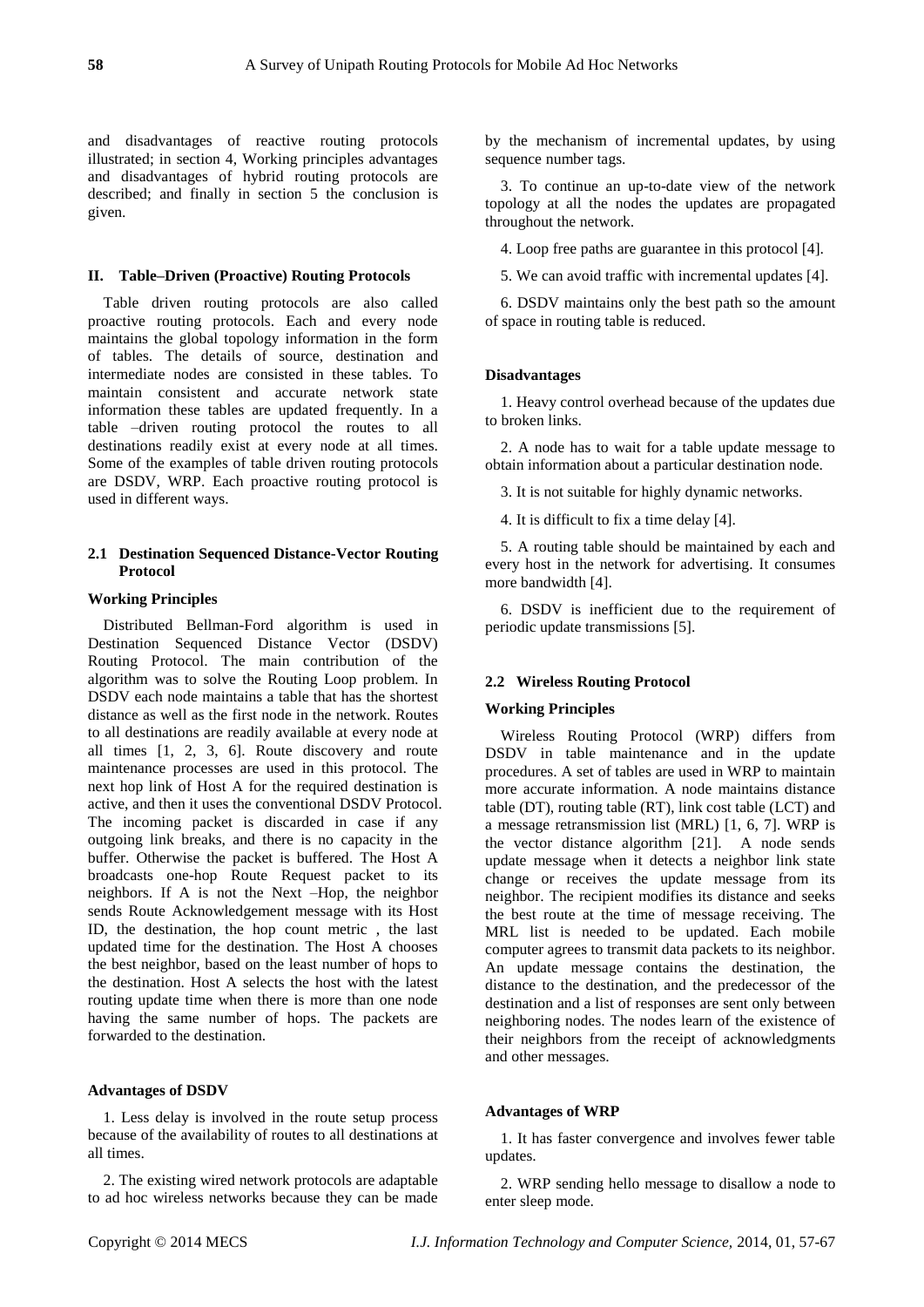3. It keeps away from the problem of creating temporary routing loops through the verification of predecessor information.

# **Disadvantages**

1. Large memory required to store the information of four tables when the nodes are linked in the network.

2. The complexity of maintenance of multiple tables demands a larger memory and greater processing power from nodes in the ad hoc wireless network.

3. It is not suitable for highly dynamic and also for very large ad hoc wireless networks.

4. The hello packets consume bandwidth and do not allow a node to enter sleep mode.

# **2.3 Cluster- Head Gateway Switch Routing Protocol**

## **Working principles**

Cluster-Head Gateway Switch Routing (CGSR) Protocol uses a flat topology. CGSR classifies nodes into clusters. Cluster-head in each cluster is a special nodes coordinating the members of the clusters .A least cluster change (LCC) algorithm is used to elect cluster –head dynamically [1, 8]. This protocol achieves a distributed processing mechanism in the network by establishing several clusters. It modifies DSDV by using a hierarchical cluster-head-to-gateway routing methodology to route traffic from source to destination [6] .Gateway nodes are nodes that are within the communication ranges of two or more cluster heads. A node is first sending a packet to its cluster head, and it sent from the cluster head to a gateway to other cluster head, and till the process continues up to the cluster head of the destination node is reached. Lastly the packet is transmitted to the destination.

#### **Advantages of CGSR**

1. Better bandwidth utilization is possible because CGSR uses a partial coordination between nodes by electing cluster –heads.

2. Implementation of priority scheduling schemes with token scheduling and gateway code scheduling is easy.

## **Disadvantages**

1. Increases in path length and instability in the system at high mobility when the rate of change of cluster –heads is high.

2. More resources are required to avoid conflicts of gateway.

3. Multiple path breaks due to changes in the cluster head.

4. A cluster head scheme affects routing protocol performance when nodes are busy to select the cluster head rather than transmits the packet.

# **2.4 Source-Tree Adaptive Routing Protocol (STAR)**

#### **Working principles**

Source-Tree Adaptive Routing Protocol (STAR) is suggested by Garcia-Luna\_Aceves and Spohn. It uses the least overhead routing approach (LORA) as the key concept rather than the optimum routing approach (ORA). ORA were hired by earlier table-driven routing protocols. Every node in STAR protocol, broadcasts its source-tree information. A node chose a path to destination. Every node, builds a partial graph of the topology using its adjacent links as well as the sourcetree broadcast by its neighbors [1, 9].



Fig. 2: State Diagram of STAR Bridge Protocol



Fig. 3: (a) Good Replacement Location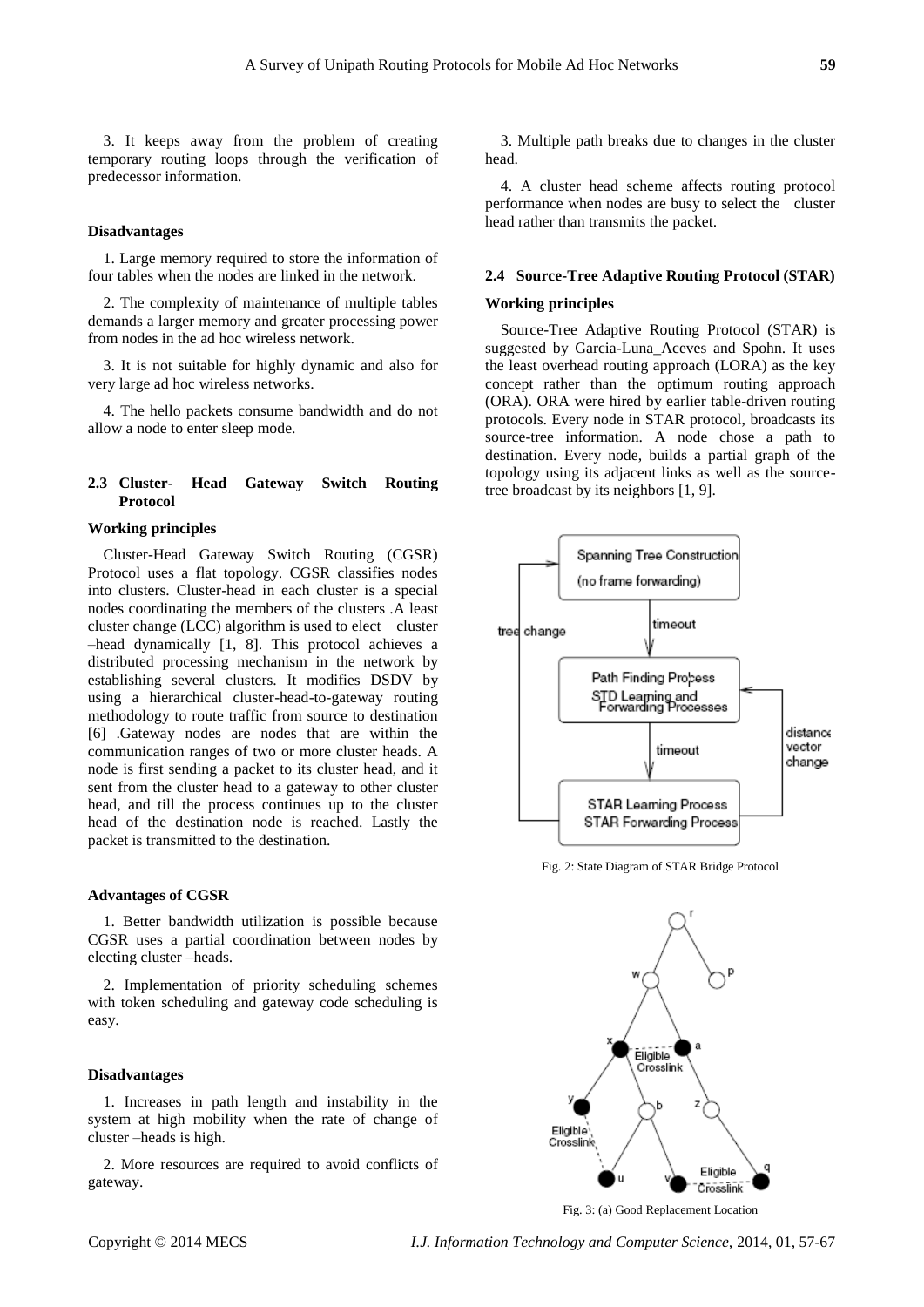

# **Advantages of STAR**

1. STAR has very low communication overhead.

2. It reduces the average control overhead by using the approach of LORA.

3. This protocol does not require backbones.

# **Disadvantages**

- 1. This protocol has high memory overhead [6].
- 2. STAR has high processing overhead [6].

# **2.5 Optimized Link State Routing**

# **Working principles**

Multipoint transmissions are achieved by using link state packet forwarding mechanism in Optimized Link State Routing (OLSR).This protocol optimizes the pure link state routing protocol. Optimizations are done through reducing the size of the control packets and reducing the number of links that are used for forwarding the link state packets [1, 10, 11]. OLSR protocol receives the stability of link state algorithm [12]. This protocol performs hop-by-hop routing. When a node moves, its packets can be sent effectively to it. This protocol significantly reduces the retransmissions in a flooding or broadcast procedure.

| Packet Length (0-15) |                   | Reserved for future use (16-31) |
|----------------------|-------------------|---------------------------------|
|                      | Msg Type Reserved | Message Size                    |
|                      |                   | Message                         |
|                      |                   |                                 |

Fig. 4: Packet format in OLSR

MPRs (Multipoint relays) which are responsible for spreading control traffic to the whole network through transmission of TC (Topology Control) messages [13].



Fig. 5: An example of network topology illustrating the MPR selection process: nodes E and F are MPRs for node B



Fig. 6: Flowchart of MPR nodes selection in OLSR standard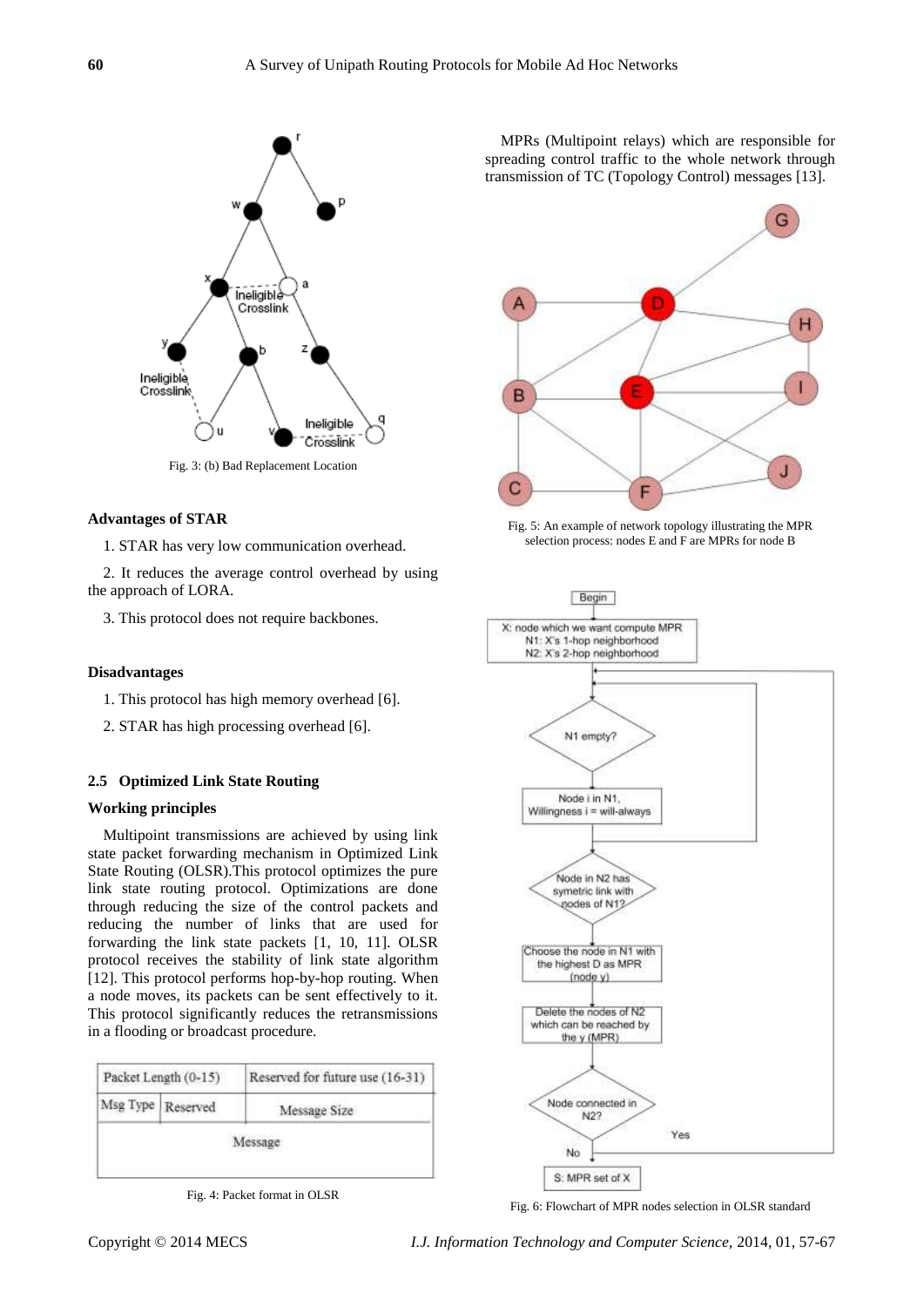#### **Advantages of OLSR**

1. OLSR reduces the routing overhead

2. Connection setup time is less as well as control overhead is minimized.

3. Each node broadcasts from time to time *Hello*  messages which containing the list of neighbors known to the node and their link status.

4. MPRs are used to reduce the number of control packets required for transmitting the data.

## **Disadvantages**

1. The information of two hop neighbor is essential for this protocol [6].

2. The Hello messages are not sent but received by all one-hop neighbors.

# **2.6 Fisheye State Routing Protocol**

#### **Working principles**

The fisheye technique is used to represent graphical data along with routing overhead which reduce the information needed in the Fisheye State Routing (FSR) Protocol. This protocol maintains the topology at each node. It does not overflow the whole network with the information. Every node exchanges topology information only with its neighbors. Each update message does not contain information about all nodes, so it reduces the amount of traffic for transmitting the update messages. Each node can have accurate and exact information about its own neighboring nodes [1, 6].

#### **Advantages of FSR**

1. FSR is suitable for large and highly mobile ad hoc wireless networks because it reduces the bandwidth consumed by link state update packets by using multilevel scopes.

2. It reduces Control Overhead.

## **Disadvantages**

1. The number of hops linked with each scope level should be chosen carefully. Otherwise the performance of the protocol will be affected.

2. High memory overhead.

3. The avoidance of farthest nodes information will reduce the accuracy.

## **2.7 Hierarchical State Routing Protocol**

# **Working principles**

A coherent clustering scheme has been proposed in Hierarchical State Routing (HSR) [1, 14].It is a distributed multi-level hierarchical routing protocol with efficient membership management at every level of clustering. HSR combines the technique of distributed multilevel hierarchical clustering. Each cluster head sum up its own cluster information and using gateways it passes to the neighboring cluster heads. Any node, after running the algorithm at any level, can flood the obtained information to its lower level nodes. To convey data successfully to any part of the network the hierarchical structure used in HSR is efficient enough [6].

#### **Advantages of HSR**

1. The routing table size reduced by using the hierarchy information.

2. The storage required in HSR is  $O(n * m)$  compared to  $O(n^{m})$  that is required for a flat topology link state routing protocol (n is the average number of nodes in a cluster and m is the number of levels).

#### **Disadvantages**

1. Multiple levels of hierarchy causes overhead in exchanging packets.

2. The protocol is too expensive in the ad hoc wireless networks framework.

#### **III. On-Demand (Reactive) Routing Protocols**

The routes are established when needed by a source node to transmit the data to the destination. This process is called on-demand routing protocols. They do not need the topological information periodically.

# **3.1 Ad hoc On-Demand Distance Vector Routing Protocol**

# **Working principles**

Ad hoc On-Demand Distance Vector (AODV) protocol uses a reactive methodology which finds a route when it is required by a source node for transmitting data packets to the destination. To identify the most recent path it uses the destination sequence numbers created by the destination [1, 15, 16].But DSR uses source routing to carry the complete path. AODV has no multiple routes and not support to asymmetric type of nodes. The routing structure of this protocol is flat. Route information is updated by a node if only the current received packet's destination sequence number is greater than the destination sequence number stored at the node. AODV uses broadcast identifier number to prevent multiple broadcast of the same packet. The source broadcasts a Route Request (RREQ) packet to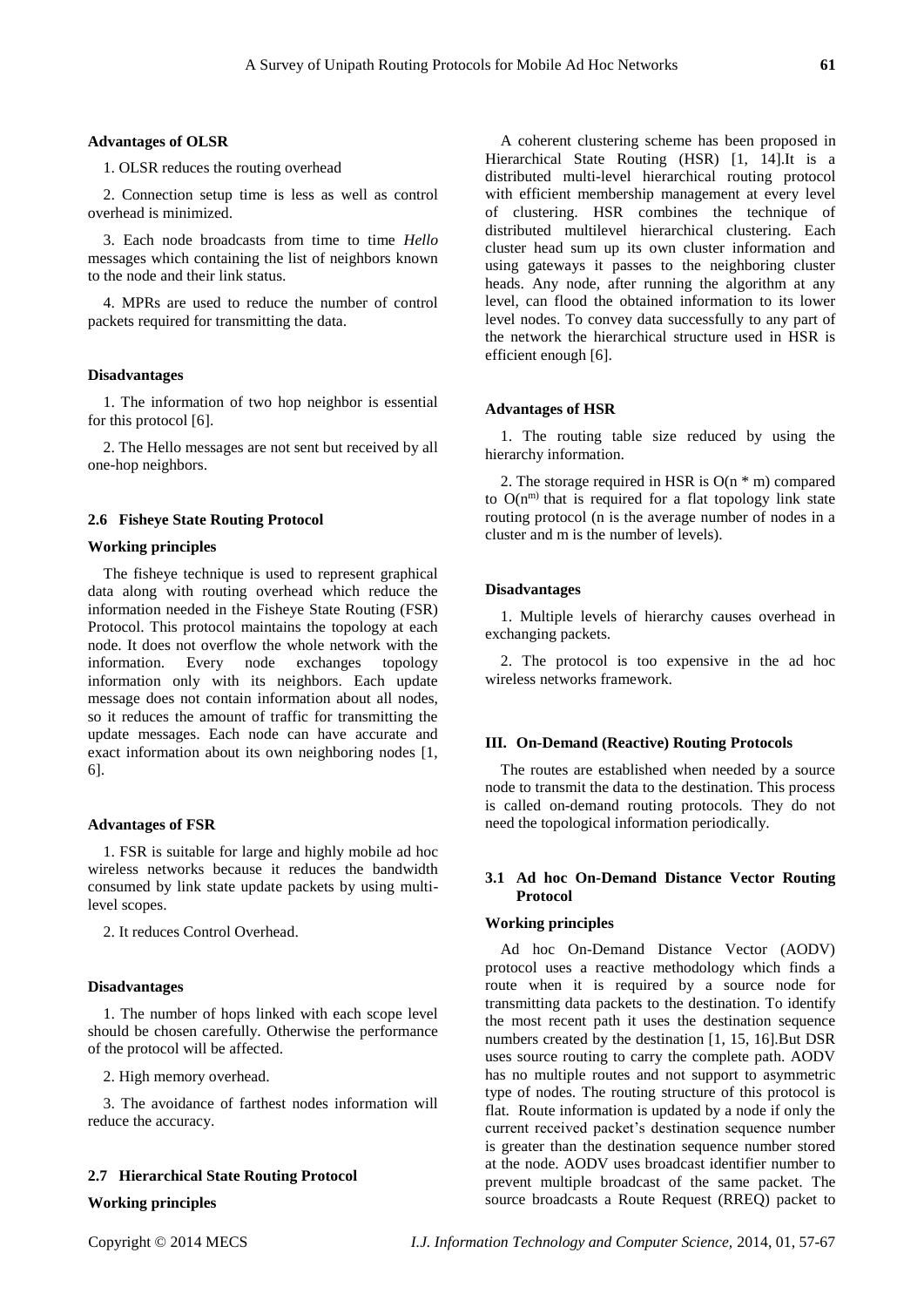find a path to the destination. This packet contains the fields of the source identifier, the destination identifier, the source sequence number, the destination sequence number, the broadcast identifier and the time to live. The RREQ packet is received by the destination node or a node which has a fresh route to the destination. Then send RREP to the source node. Once the source node receives a RREP it can begin using the route to send data packets to the destination. The source node rebroadcasts the RREQ, if it does not receive a RREP before the timer expires. If one of the intermediate nodes moves then the neighbor node of moved node realizes the link failure and sends a link failure report to its upstream neighbors and so on till it reaches the source upon which the source can reinitiate route discovery if needed [15].

## **Advantages of AODV**

1. To find the latest route to the destination this protocol is used the destination sequence numbers [1, 17].

2. Instead of the shortest route it favors the least congested route.

3. AODV supports both unicast and multicast packet transmissions. [18].

4. Since the source node is initiating path discovery request, the connection setup delay is less.

5. When compared with DSDV it is highly scalable because of the minimum space complexity and broadcasts avoided.

6. It uses dynamic topologies.

7. AODV packets contain only the destination address. So it has low overhead.

8. Because of reactive nature, this protocol can handle highly dynamic behavior of Vehicle Ad-hoc networks.

## **Disadvantages**

1. If the source sequence number is very old and the intermediate nodes have a higher but not the latest destination sequence number, intermediate nodes can lead to unreliable routes.

2. Heavy control overhead because of multiple RouteReply packets in response to a single RouteRequest packet.

3. Unnecessary bandwidth consumption because of the periodic beaconing.

4. Adding of nodes cause large delay and scalability.

5. This protocol supports to symmetric links only. When symmetric links are not available AODV cannot utilize asymmetric links.

## **3.2 Dynamic Source Routing Protocol**

#### **Working Principles**

Dynamic Source Routing (DSR) protocol is designed to check the bandwidth consumed by control packets in ad hoc wireless networks. It is beacon-less and doesn't require periodic hello packet broadcasts, which are used by a node to tell its neighbors of its presence [1, 10, 19]. It allows nodes in the Mobile Ad hoc NETwork to dynamically discover a source route through multiple network hops to any destination. The nodes are required to maintain route caches. If any new route is known for a particular entry in the route cache then it is updated. This protocol also uses route discovery and route maintenance phases. If a node wants to send data to a destination it first consults its route cache to check there is any route to the destination or not. If an entry already exists, the source node uses that route to transmit the packet. Otherwise it initiates a route request broadcast with destination address, source address, and a unique identification number. Every intermediate node checks whether it knows about the destination address or not. If the intermediate node does not know about the destination address, it again forwards the packet and finally reaches the destination. When the destination or any intermediate node knows about the destination address a route reply is generated. Route cache updated with new routes.

## **Advantages of DSR**

1. When symmetric links are not supported, the node may initiate its own route discovery and route reply on the new route request.

2. It eliminates the need to periodically flood the network with table update message because it is a reactive approach

3. It reduces the control overhead the route cache information is utilized by the intermediate nodes.

4. It saves bandwidth and reducing power consumption.

#### **Disadvantages**

1. More storage needed because of packet must carry full routing information in DSR.

2. Broken link doesn't locally repair.

3. The connection setup delay is higher than in tabledriven protocols.

4. The performance reduces on increasing the mobility.

5. Source-routing mechanism is used in DSR leads to routing overhead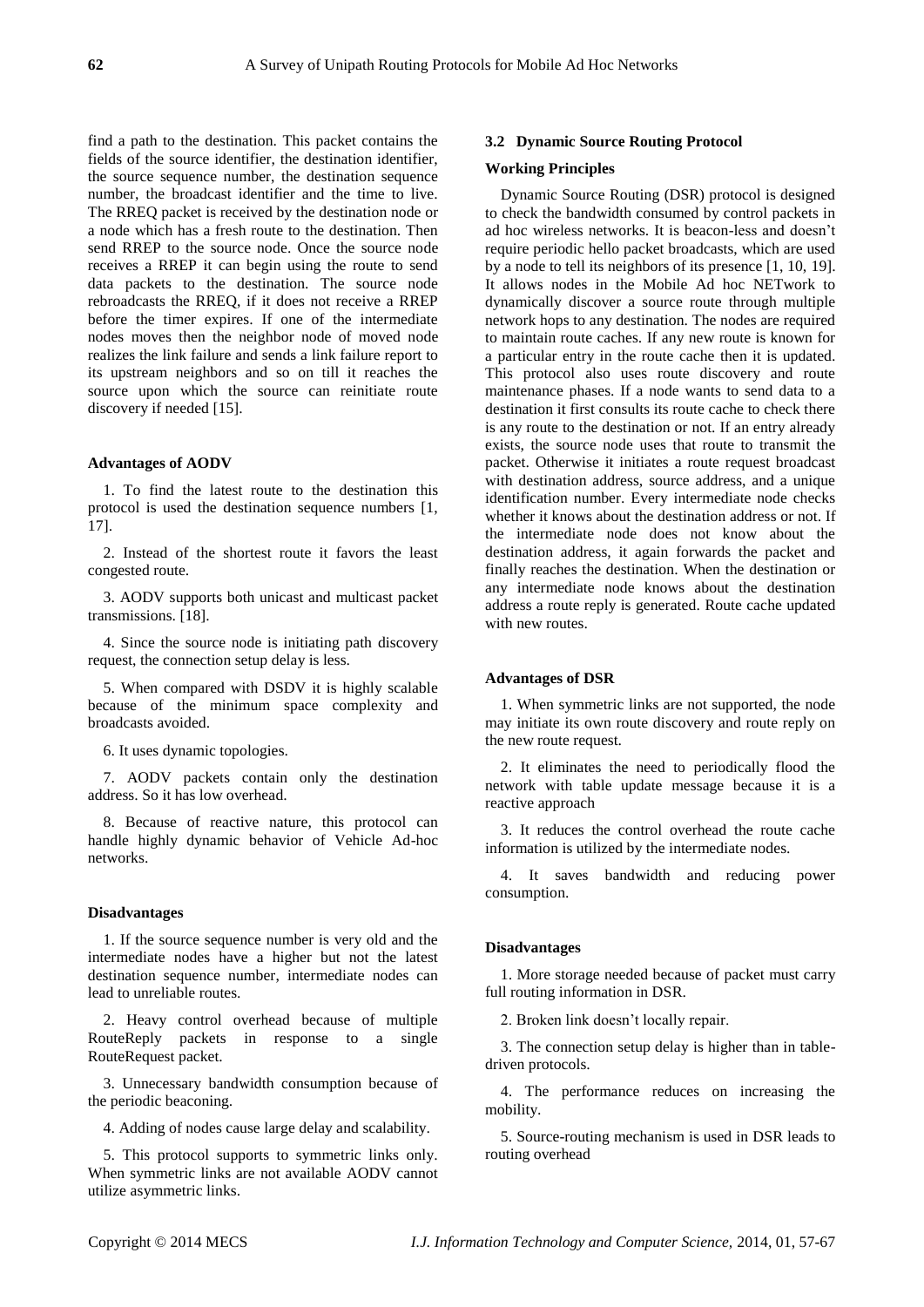#### **3.3 Associativity-Based Routing**

#### **Working principles**

The routes are selected based on the stability of the wireless links in Associativity-Based Routing (ABR). A connection is classified as stable or unstable based on its temporal stability which is determined by counting the periodic beacons that a node receives from its neighbors [1, 20]. ABR using the phases of Route discovery, Route reconstruction, and Route deletion. When a source node wants to send data to a destination. it sends the query. All other nodes in the network receiving the query add their addresses and their associativity ticks with their neighbors along with QoS information to the query packet. A downstream node erases its immediate upstream node's associativity tick entries and preserves only the entry concerned with itself and its upstream node. This process continues and finally the packet reaches the destination. The destination chooses the best route and sends the REPLY packet using that path. The route with the minimum number of hops is selected when there are multiple paths with same overall degree. Route reconstruction process is needed when any path becomes invalid or broken for the mobility or failure of any intermediate node. If any discovered route is no longer needed then, route deletion broadcast is done in the network [21].

#### **Advantages of ABR**

1. Higher preference for stable routes.

2. ABR reduces the extent of flooding due to reconfiguration of paths in the network.

3. It is guaranteed to be free of packet duplicates because the best route is selected.

## **Disadvantages**

1. Because of the preference given to stable paths the chosen path between the source and destination may be longer than the shortest path.

2. High delays because of broadcasts LQ more times during route repairs.

3. Route caches do not used in this protocol.

4. Additional power consumption due to beaconing requirement.

## **3.4 Signal Stability-Based Adaptive Routing Protocol**

# **Working Principles**

Signal Stability-Based Adaptive (SSA) Routing Protocol uses signal stability for finding stable routes. The signal strength is used to classify a link as stable or unstable [1, 22]. SSA detects weak and strong channels in the network based on the signal strength. Dynamic Routing Protocol (DRP) and the Static Routing Protocol (SRP) are the two cooperative protocols of SSA. Signal Stability Table (SST) and Routing Table (RT) are used in DRP. The signal strengths of the neighboring nodes are stored in SST. DRP passes this information to SRP. SRP transmits the packet to the destination. If there is no entry in the routing table for the destination node, it initiates the route-finding process. After getting the request, the destination node chooses the first arriving request packet and sends back the reply to other node. Route reply message sends back to the initiator by DRP where route is requested. If there is a link failure, an error message is sent to the source by the intermediate nodes. The source will initiate a new route to the destination.

### **Advantages of SSA**

1. Stable routes are found by this protocol.

2. A link, stable or weak can be classified by using beacon counts.

## **Disadvantages**

1. Route Request failures occur due to strong RouteRequest forwarding.

2. A new path process can be done for a failed RouteRequest without seeing the stability principle.

3. Path setup time is increased and consumes<br>bandwidth because of multiple flooding of because of multiple flooding of RouteRequest packets.

4. Shorter paths are ignored and the path length is increased because of strong links principle.

5. Intermediate nodes cannot reply to route request. It leads to long delays.

#### **3.5 Flow-Oriented Routing Protocol**

#### **Working Principles**

Time-sensitive traffic supported by multi-hophandoff mechanism in ad hoc wireless networks works in Flow-Oriented Routing Protocol (FORP). Quality of Service (QoS) needs, for IPv6-based ad hoc wireless networks. FORP is suggested for this purpose. To improve the effect of path breaks, multi-hop-handoff is used. After discovering the link break, the intermediate node initiates the process route maintenance [1, 23].

### **Advantages of FORP**

1. Reduction in path break and packet delivery by using LET (Link Expiration Time) and RET (Route Expiry Time) estimation.

2. When the topology is highly dynamic, the mechanism of route reconfiguration works well.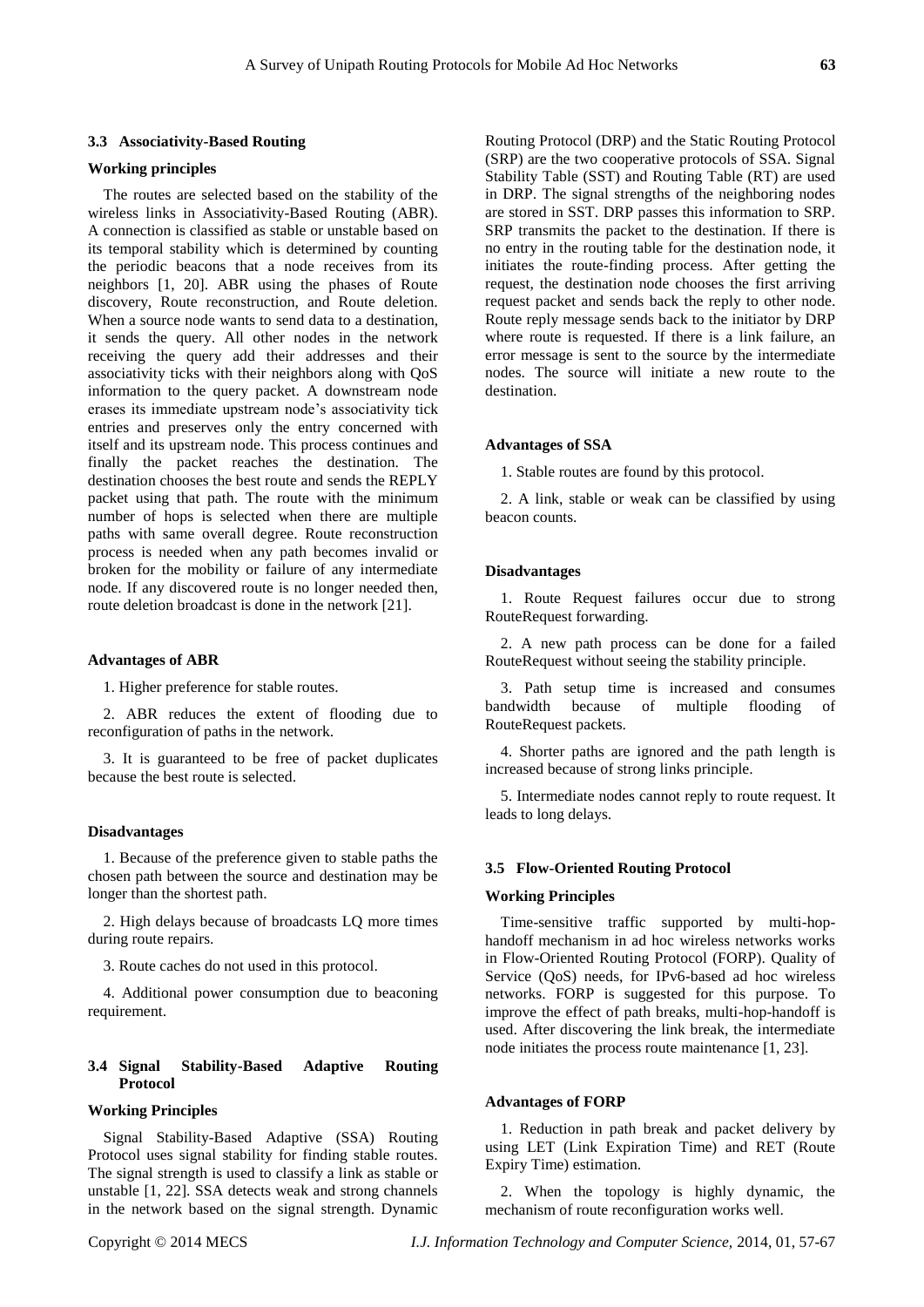#### **Disadvantages**

1. The control overhead is increased because of time synchronization requirements.

2. Non availability of GPS infrastructure this protocols operability will affect.

## **3.6 Preferred Link-Based Routing (PLBR) Protocol**

# **Working principles**

The preferred link approach is used in SSA. The lack of topology information, link characteristics changing continuously, broadcast nature of the radio channel, and nodes mobility are the reason for not suitable to use the single preferred link model in ad hoc networks. Sisodia et al proposed two algorithms known as Preferred Link-Based Routing (PLBR) protocols. In this protocol a node selects a subset of nodes from the list of its neighbor node [1, 24].

#### **Advantages of PLBR**

1. On-demand routing protocols have the problem of broadcast minimized in this protocol.

2. Decrease in the number of collisions as well as improvement in the efficiency of the protocol leads to reduction in control overhead.

#### **Disadvantages**

1. More complex for computation of NDPL (Neighbor Degree-based preferred Link algorithm) and WBPL (Weight-Based Preferred Link algorithm) than other forwarding schemes of RouteRequest.

#### **IV. Hybrid Routing Protocols**

The feature of a particular routing protocol of reactive and proactive routing protocol is inadequate. A mixture can produce better result. Some of the characteristics of proactive protocols as well as some of the characteristics of reactive protocols are included in the hybrid routing protocols.

## **4.1 Core Extraction Distributed ad hoc Routing Protocol**

## **Working Principles**

Core Extraction Distributed ad hoc Routing (CEDAR) Protocol [1, 25] incorporates routing and support for QoS. Core nodes in the network are extracted in this protocol. At least one core node exists within three hops. A virtual link is the path between two core nodes. In the unicast mode Core broadcast mechanism is used to transmit data. CEDAR used slow-moving increase

waves and fast-moving decrease wave to propagate link information. Increase wave carrying update message of increase in threshold. The reduction in available bandwidth of the neighbor nodes are noticed by fastmoving decrease waves. This protocol is carried out two phases. A core path is found between the sources to destination in the first phase, a QoS feasible path is found in the second phase. If the destination node is not in the local topology table of its core node, a node initiates a RouteRequest. RouteRequest is sent to all neighbor nodes. If the required bandwidth is available on the path, the connection is established; otherwise, the core path is rejected. CEDAR attempts to repair a broken route locally when a path break occurs.

#### **Advantages of CEDAR**

1. CEDAR is very efficiently performs routing as well as QoS path computation.

2. Increase waves are helped in appropriate propagation of the stable high-bandwidth link information and decrease waves are helped in appropriate propagation of the unstable low-bandwidth link information.

3. A reliable mechanism for establishing paths with QoS support is provided by core broadcasts.

## **Disadvantages**

1. The movement of the core nodes will affect the performance of the protocol.

2. Control overhead will occur because of the update information of the core node.

#### **4.2 Zone Routing Protocol**

# **Working Principles**

Zone Routing Protocol (ZRP) is a hybrid routing protocol. This protocol effectively combines the best features of both proactive as well as reactive routing protocols [1, 2, 6, 26, 27]. Proactive routing scheme is used within a limited zone and reactive routing scheme is used in beyond this zone. Intra-zone routing protocol (IARP) is used to proactive routing, inter-zone routing protocol (IERP) is used to reactive routing. Route creation is done in this protocol by using a query-reply mechanism. To create different zones, a node must know about its neighbors. A node identifies whether it is received from its neighbor node or not when forwarding of the query packet. If it is received from that node, then it marks all neighboring nodes which are in its same zone. The query is transmitted till it reaches the destination node. A reply message sends back by the destination node through the reverse path and creates the route. If there is a path break between intermediate nodes local path reconfiguration is performed and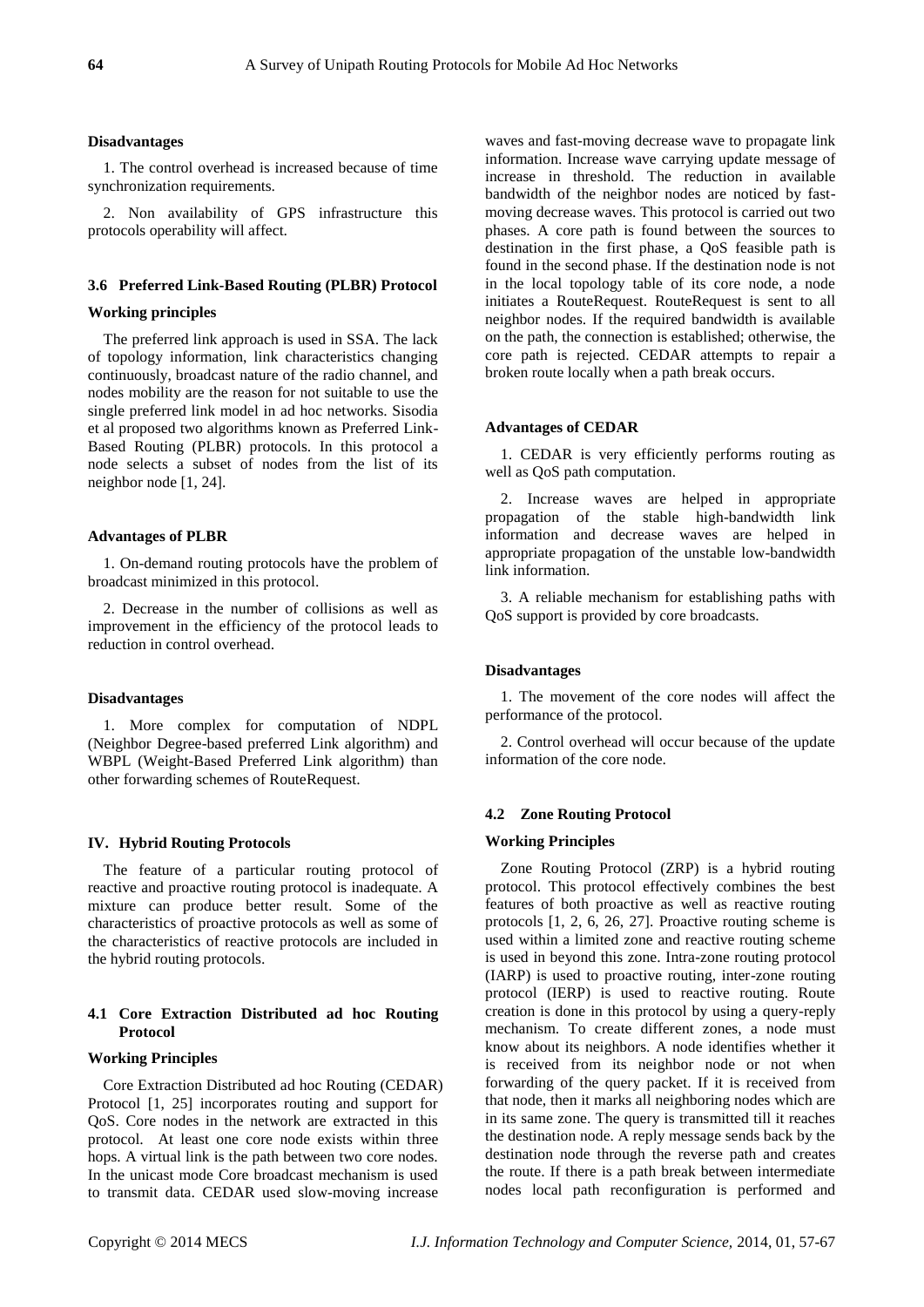#### connects the alternate path. This update information sends to the source node.



Fig 7: The different components of ZRP

#### **Advantages of ZRP**

1. ZRP reduces the control overhead by joining the best features of proactive and reactive routing schemes.

2. Up-to-date topology of network is maintained by ZRP.

- 3. Less time needed to send messages
- 4. Everybody can use easily.
- 5. The mechanism of ZRP can easily understand.
- 6. Less band width is needed.

## **Disadvantages**

1. Higher control overhead will occur when nonappearance of a query control.

2. Message hacking can be taken place.

3. Any information can't receive by the person who is not in the area of zone.

4. This protocol works in Linux platform only.

5. When new routes are found, short potential will be occur.

# **4.3 Zone-Based Hierarchical Link State routing Protocol**

## **Working Principles**

To form non-overlapping zones, the geographical location information of the nodes is used in Zone-Based Hierarchical Link State (ZHLS) [1, 6, 28]. Zone ID and a node ID is used in hierarchical addressing. Every node needs its location information. Inter-zone routing is achieved by maintaining high-level hierarchy. Shortest path algorithm is used to update the intra-zone routing table. If a node wants to transmit a packet to the destination, it verifies whether the destination node resides in its own zone or resides in other zone. If it is in the same zone, the packets are delivered as intra – zone routing table. Else, the source node originates a location request packet and forward to every zone. The gateway node verifies and replies to source node. Multiple gateway nodes between zones are making easy to maintain the route.

# **Advantages of ZHLS**

- 1. Storage requirement is less.
- 2. Zone-level topology is robust.

3. Network-wide control packet transmissions do not generated by the topology changes in intra-zonal.

## **Disadvantages**

1. Zone-level topology can be created additional overhead.

2. The created path to the destination node is suboptimal.

3. All environments do not have the geographical information for creating zone level topology.

## **V. Conclusion**

In this paper, we described the working principles, advantages and disadvantages of table-driven, ondemand and hybrid unipath routing protocols of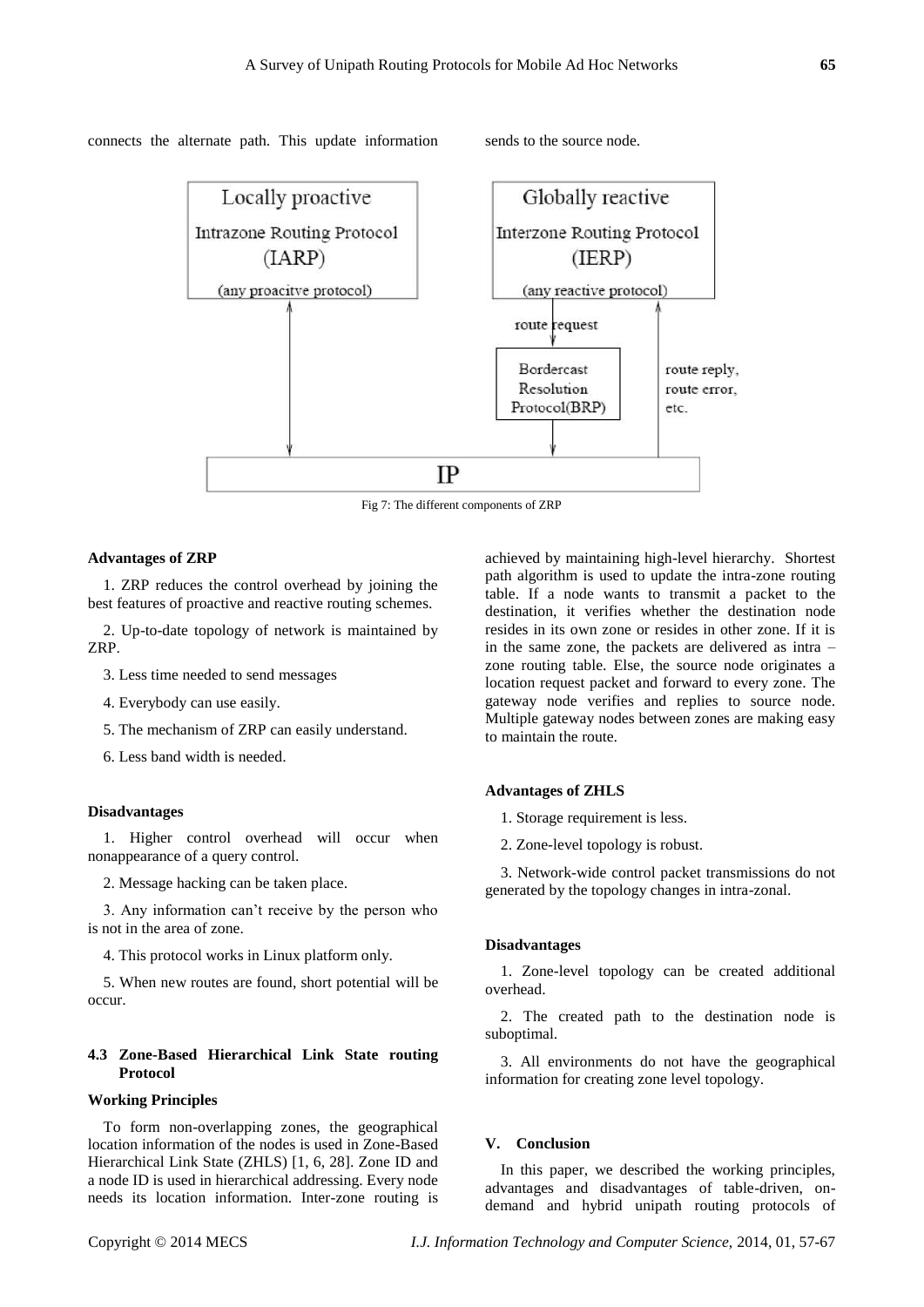MANET. Among these unipath routing categories, ondemand routing category performs well even in different mobility models and traffic patterns.

# **References**

- [1] C. Siva Ram Murthy, B.S. Manoj Adhoc Wireless Networks, Pearson, 2005.
- [2] M.Geetha, Dr. R. Umarani, Performance Comparison and Analysis of AODV and DSDV Gateway Discovery Protocol in MANET, M.Geetha et. al. / International Journal of Engineering Science and Technology, Vol. 2(11), 2010.
- [3] C.E Perkins and P.Bhagwat, Highly dynamic Destination-Sequenced Distance-Vector Routing (DSDV) for mobile computers, Proceedings of ACM SIGCOMM 1994, August 1994, pp.234-244..
- [4] Krishna Gorantala, Routing Protocols in Mobile Ad-hoc Networks, June 15, 2006
- [5] Elizabeth M. Royer, A Review of Current Routing Protocols for Ad Hoc Mobile Wireless Networks, IEEE Personal Communications, April 1999.
- [6] HrituparnaPaul, Dr. ProdiptoDas, Performance Evaluation of MANET Routing Protocols, IJCSI International Journal of Computer Science Issues, Vol. 9, Issue 4, No 2, July 2012.
- [7] S.Murthy and J.J.Garcia-Luna-Aceves, An Efficient Routing Protocol for Wireless Networks, ACM Mobile Networks and Applications Journal, Special Issue on Routing in Mobile Communication Networks, Vol.1, No.2, pp.183- 197, October 1996.
- [8] C.C.Chiang, H.K.Wu, W.Liu and M.Gerla, Routing in Clustered Multi-Hop Mobile Wireless Networks with Fading Channel, Proceedings of IEEE SICON 1997, pp.197-211, April 1997.
- [9] J.J.Garcia-Luna-Aceves and M.Spohn, Source-Tree Routing in Wireless Networks, Proceedings of IEEE ICNP 1999, pp.273-282, October 1999.
- [10] Kuldeep Vats, Monika Sachdeva, Dr. KrishanSaluja, AmitRathee, Simulation and Performance Analysis of OLSR Routing Protocol Using OPNET, International Journal of Advanced Research in Computer Science and Software Engineering, Research Paper Available online at: www.ijarcsse.com, Vol.2, Issue 2, February 2012
- [11] T.H.Clausen, G.Hansen, L.Christensen and G.Behrmann, The Optimized Link State routing Protocol, Evaluation Through Experiments and Simulation, Proceeding of IEEE Symposium on Wireless Personal mobile Communications 2001, September 2001.
- [12] YI Jiazi, Summary of routing protocol in mobile ad hoc wireless networks, March 2007.
- [13] DalilMoad, SoufieneDjahel and FaridNa¨ıt-Abdesselam, Improving the Quality of Service Routing in OLSR Protocol.
- [14] A.Iwata, C.C.Chiang, G.Pei, M.Gerla and T.W.Chen, Scalable Routing Strategies for Ad Hoc Wireless Networks, IEEE Journal on Selected Areas in Communications,Vol.17, No.8, pp.1369- 1379, August 1999.
- [15] Narendra Singh Yadav, R.P.Yadav Performance Comparison and Analysis of Table-Driven and On-Demand Routing Protocols for Mobile Ad-hoc Networks, International Journal of Information Technology, Vol.4, No. 2.
- [16] C.E.Perkins and E.M.Royer, Ad Hoc On-Demand Distance Vector Routing, Proceedings of IEEE Workshop on Mobile Computing Systems and Applications 1999, pp.90-100, February 1999
- [17] King-Shan Lui, WhayChiou Lee and KlaraNahrstedt, STAR: A Transparent Spanning Tree Bridge Protocol with Alternate Routing, Vol.32, No.3, July 2002.
- [18] Sunil Taneja and Ashwani Kush, A Survey of Routing Protocols in Mobile Ad Hoc Networks, International Journal of Innovation, Management and Technology, Vol. 1, No. 3, August 2010.
- [19] D.B.Johnson and D.A.Maltz, Dynamic Source Routing in Ad Hoc Wireless Networks, Mobile Computing, Kluwer Academic Publishers, Vol.353, pp.153-181, 1996.
- [20] C.K. Toh, Associativity-Based Routing for Ad Hoc Mobile Networks, Wireless Personal Communications, Vol.4, No.2, pp.1-36, March 1997.
- [21] Djamel Djenouri, Abdelouahid Derhab and Nadjib Badache, Ad Hoc Networks Routing Protocols and Mobility, the international Arab journal of Information technology Vol. 3, No.2, April 2006.
- [22] R.Dube, C.D.Rais, K.Y.Wang and S.K.Tripathi, Signal Stability-Based Adaptive Routing for Ad Hoc Mobile Networks, IEEE Personal Communications Magazine, pp.36-45, February 1997.
- [23] W.Su and M.Gerla, IPv6 Flow Handoff in Ad Hoc Wireless Networks Using Mobility Prediction, Proceedings of IEEE GLOBECOM 1999, pp.271- 275, December 1999.
- [24] R.S.Sisodia, B.S.Manoj and C.Siva Ram Murthy, A Preferred Link-Based Routing Protocol for Ad Hoc Wireless Networks, Journal of Communications and Networks, Vol.4, No.1, pp.14-21, March 2002.